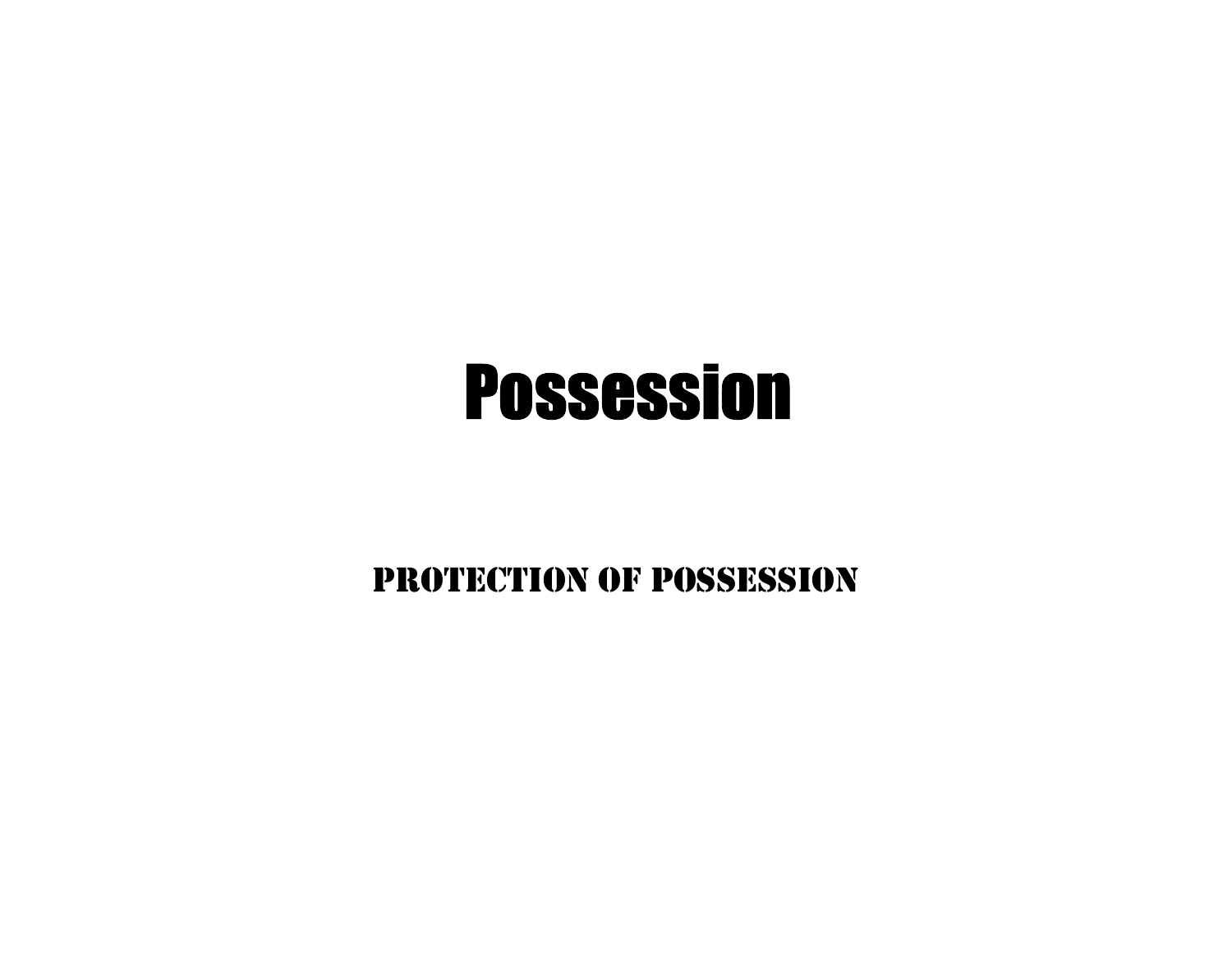# In This Presentation:-

- Introduction
- **Dispossession**
- Legal Remedies for Dispossession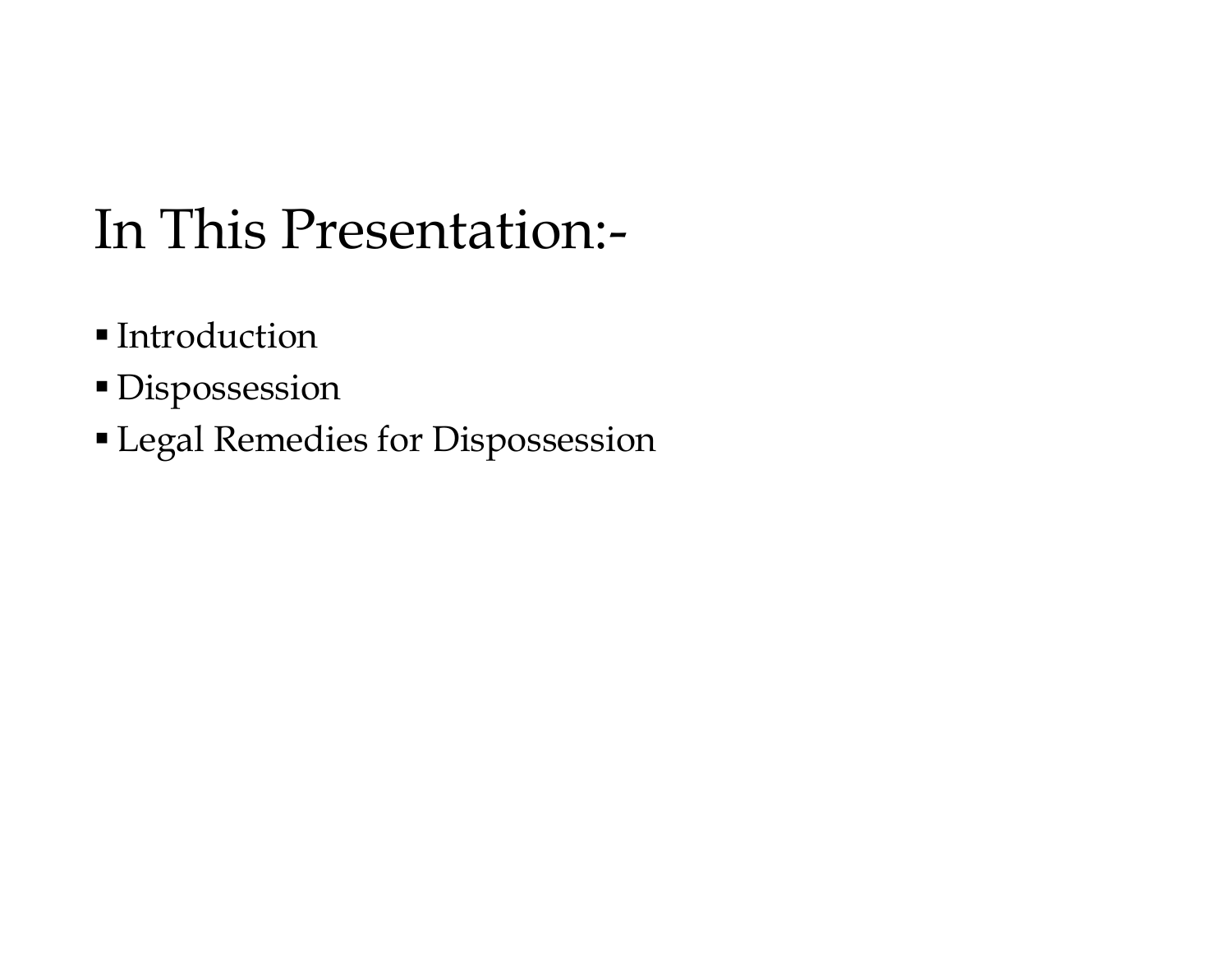# Introduction

- Possession is important in society
- Because it is vital and important in society, it is recognized and protected by law.
- The mere fact of possession of a thing by a person, irrespective of the rights that he may have over the thing, is protected by law: uninterrupted possession is protected by law.
	- o Criminal law: Arts 685 & 686 criminalize dispossession and interference
	- o Civil law remedies designed to protect from dispossession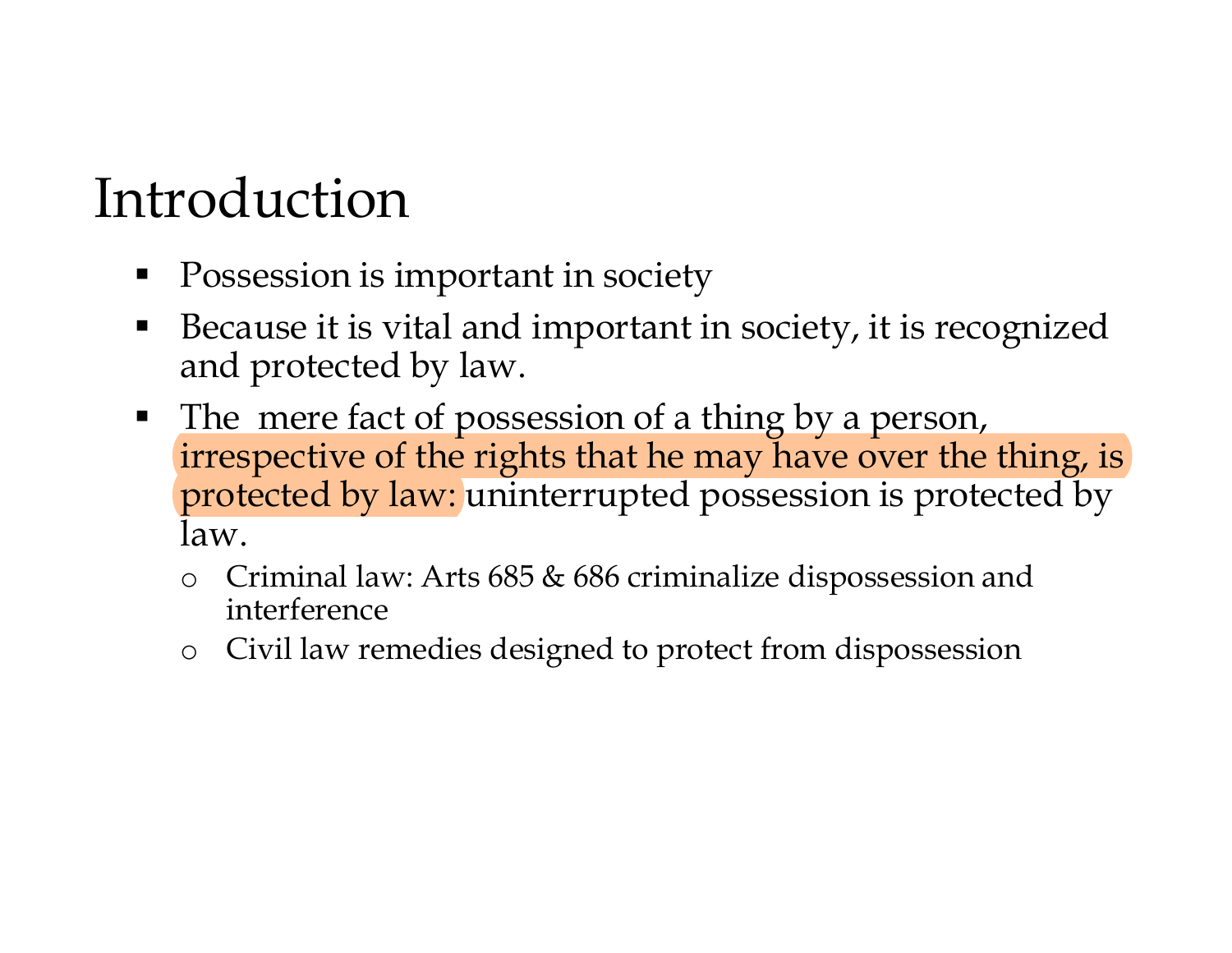# Dispossession

- A possessor is protected from dispossession.
- But what is dispossession? What constitutes dispossession? When do we say that a person's possession is threatened entailing the application of lawful measures (remedies)?
- The law doesn't provide a direct definition of the term 'dispossession'.
- From a cumulative reading of Arts 1140, 1148 & 1149, we can construct the following definition for the term 'dispossession':

Dispossession is a third party's physical or juridical act that interfere with or disturb another person's possession of a thing.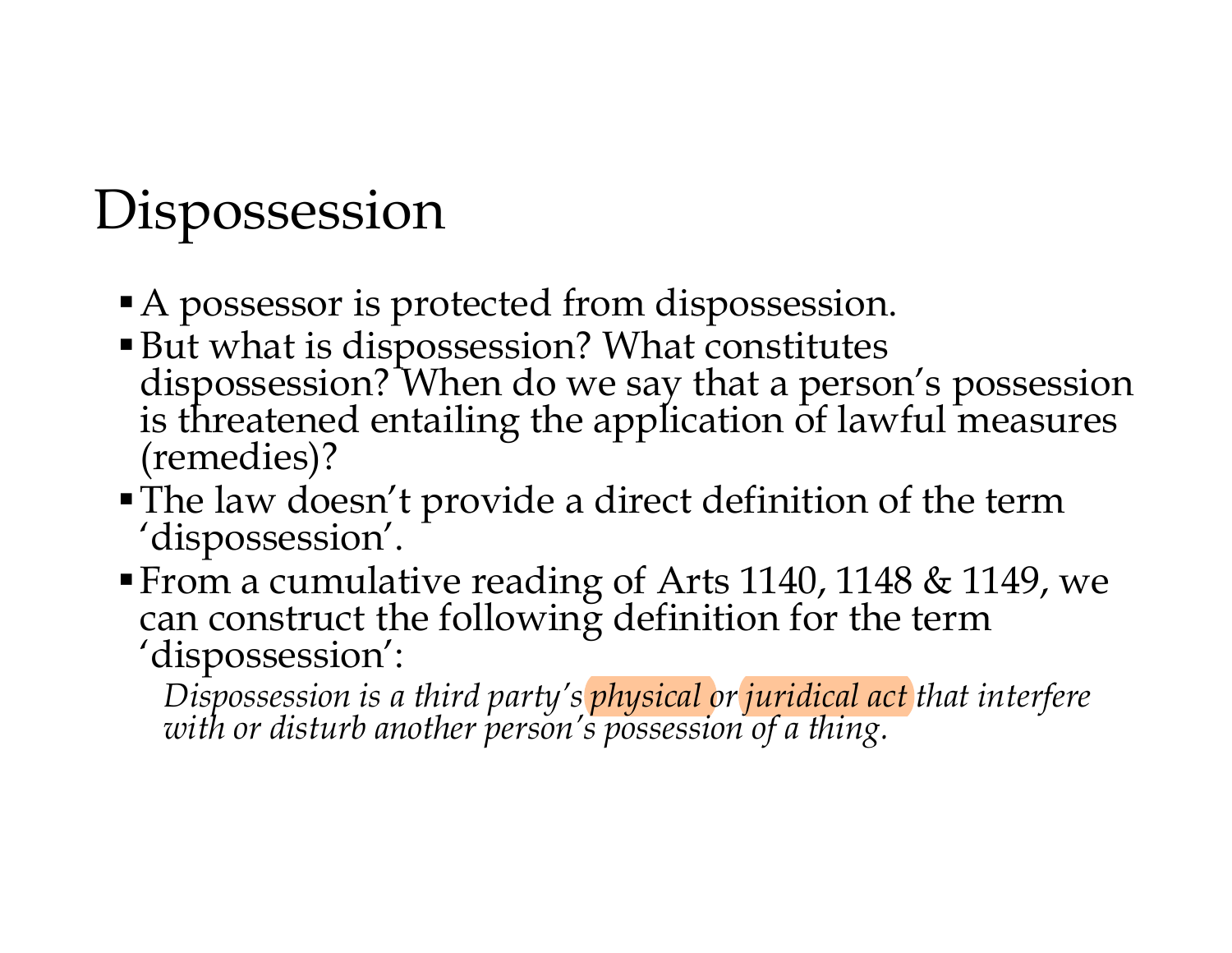$\Box$  The defining elements of dispossession 1 st, dispossession consists of overt conduct; it involves a material act. Mere thought or desire does not constitute dispossession. It will not affect the person's possession actually or potentially.

2<sup>nd</sup>, the material act should target, actually or imminently against possession. It should be directed at disturbing the peaceful possession of a thing by a person.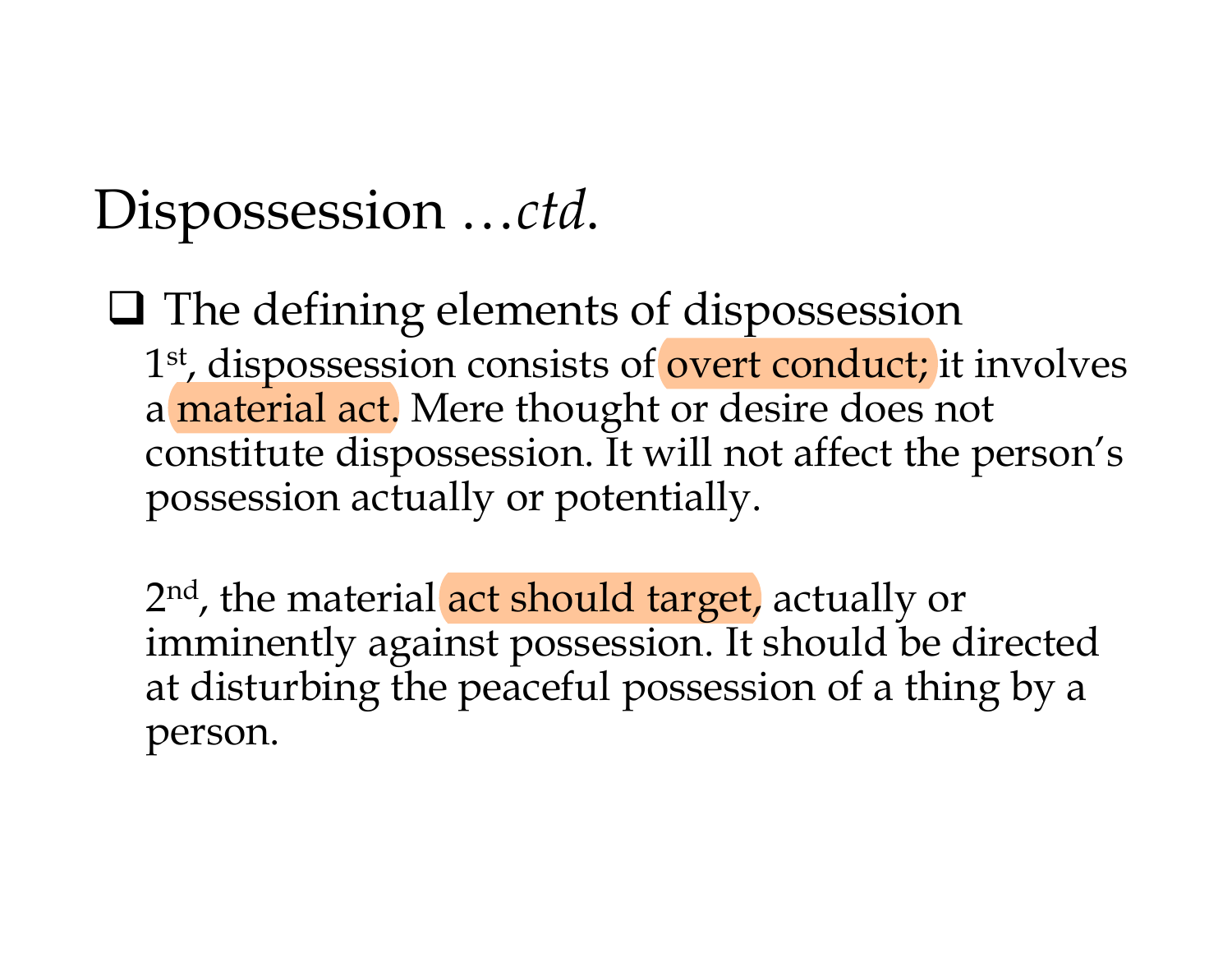$\Box$  The defining elements of dispossession ...ctd. 3rd, the material act that constitute interference may be a simple physical act or it may be a juridical act. *Physical act:* eviction or any other physical act which<br>prevents the possessor from enjoying peaceful possession,<br>It means a physically felt act of dispossession or<br>interference. Eg. snatching, demolition, eviting, fencin

Juridical act: performance of juridical acts that contradict<br>
one's possession. Eg.<br>  $\checkmark$  Trying to register in one's own name;<br>  $\checkmark$  Pose as seller of the thing and draw up contract<br>  $\checkmark$  Proclaiming oneself as owner o

- 
- 
-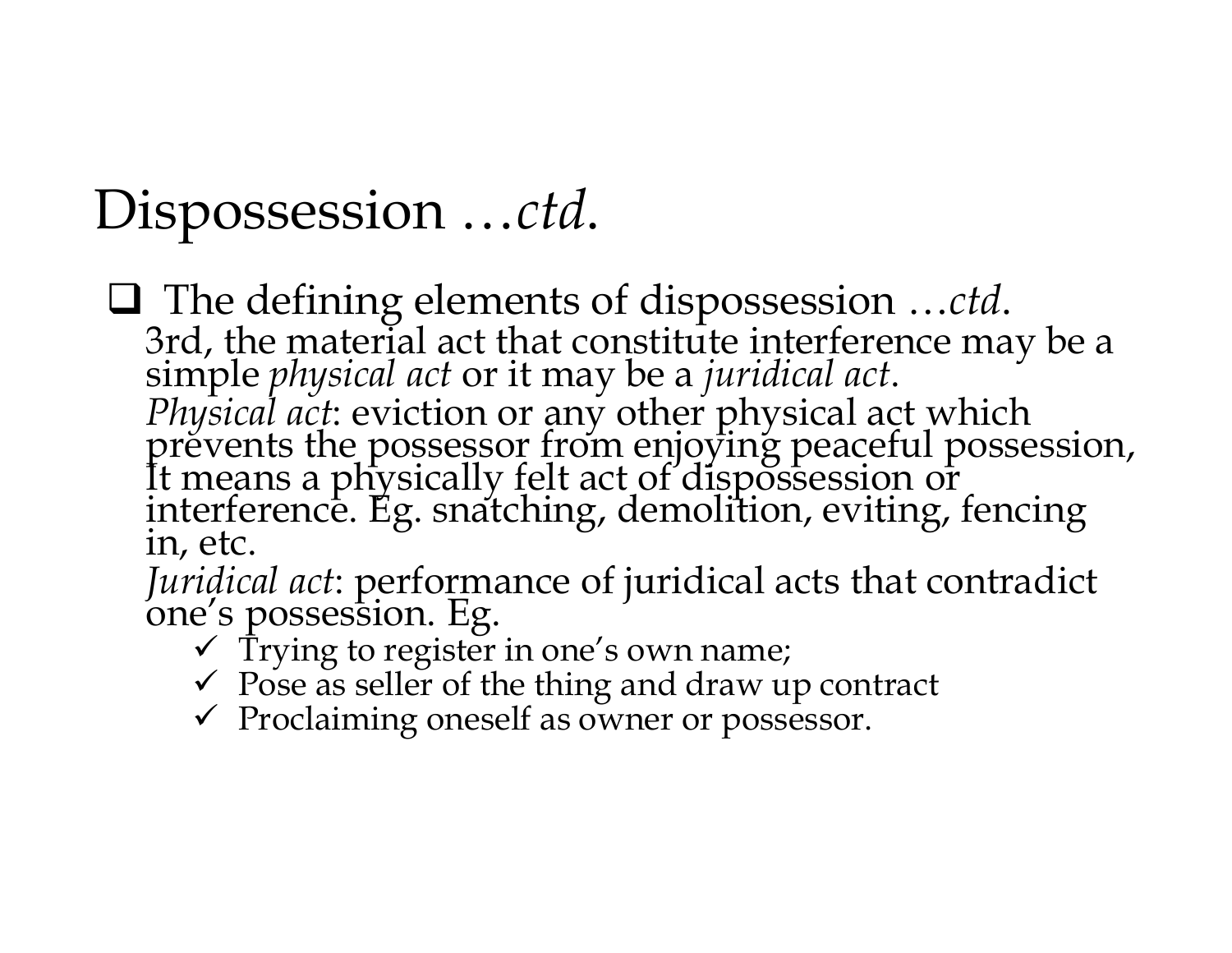The defining elements of dispossession ...*ctd*.

4th, the material act (physical or juridical) must be taken without the consent of the possessor.

5<sup>th</sup>, the material act of dispossession mus<mark>t be one that is not</mark><br>authorized by law. If the person preforming the material act of<br>dispossession is authorized by law, then it will not be considered as<br>dispossession. Eg. **Example 19 Setter Setter Alta (September 19 September 10 September 10 Ath, the material act (physical or juridical) must be taken without the policy of the possession, the material act of dispossession must be one that i Example 15 yoodsect of a object of a summing the defining elements of dispossession** ...ctd.<br>
4th, the material act (physical or juridical) **must be taken without the**<br> **consent of the possessor.**<br> **authorized by law**, I The defining elements of dispossession ...ctd.<br>
4th, the material act (physical or juridical) **must be taken without th**<br>  $5th$ , the material act of dispossession must be one that is not<br>  $5th$ , the material act of disposse 4th, the material act (physical or juridical) **must be taken without the**<br>  $\frac{1}{5}$ <sup>th</sup>, the material act of dispossession must **be one that is not**<br>  $\frac{1}{5}$ <sup>th</sup>, the material act of dispossession is authorized by law,

- 
- 
- 
-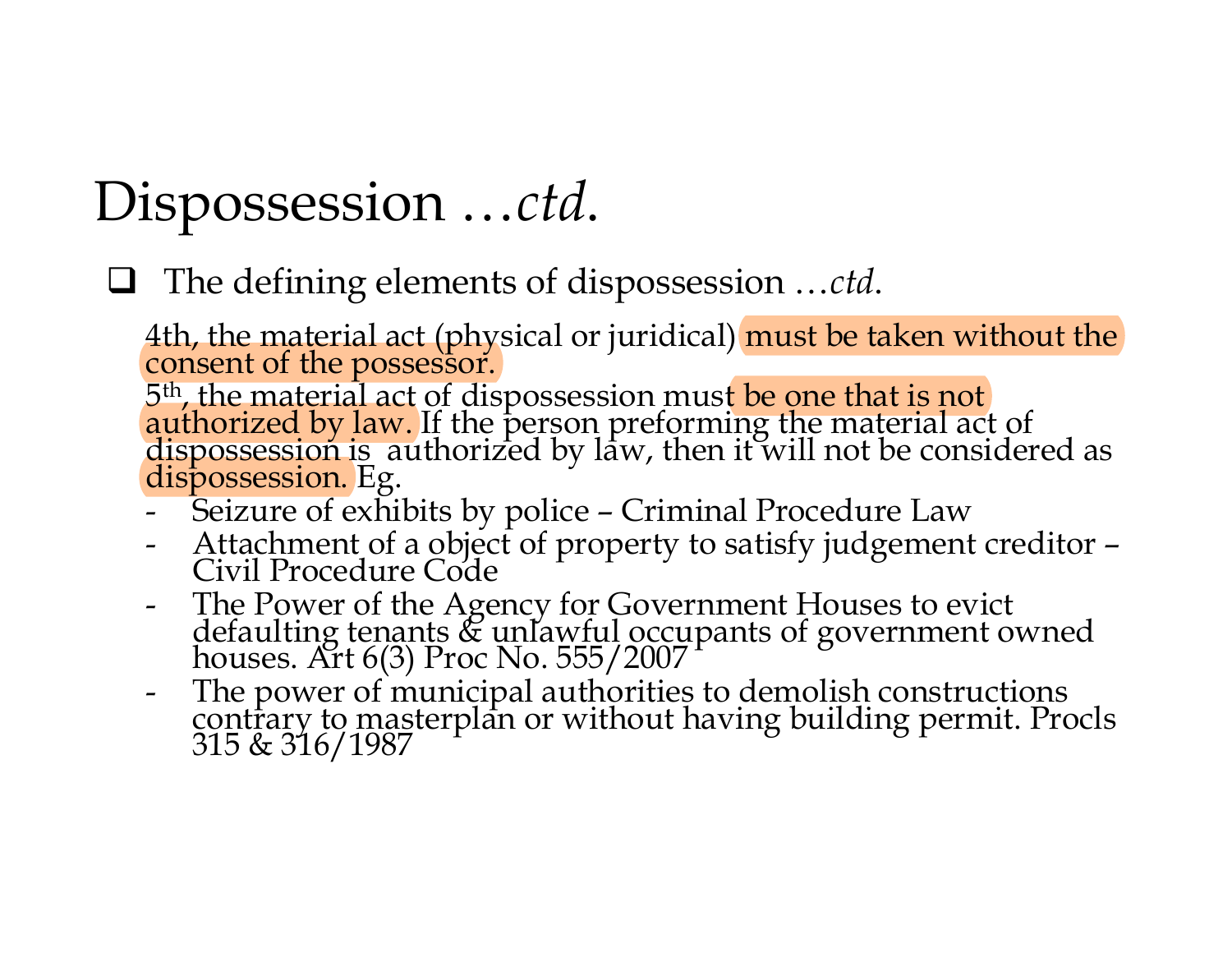$\Box$  The defining elements of dispossession ...ctd.

6th, the author of the act constituting the dispossession could be any person other than the possessor himself/herself.

Having right of ownership or any other real or in personam right in relation to the object cannot be a justification to commit the act constituting dispossession; will not take away its dispossession character or effect in law. Rights holders have to use possessory action or petitory action (in case of property) or personal action (in case of in personam rights).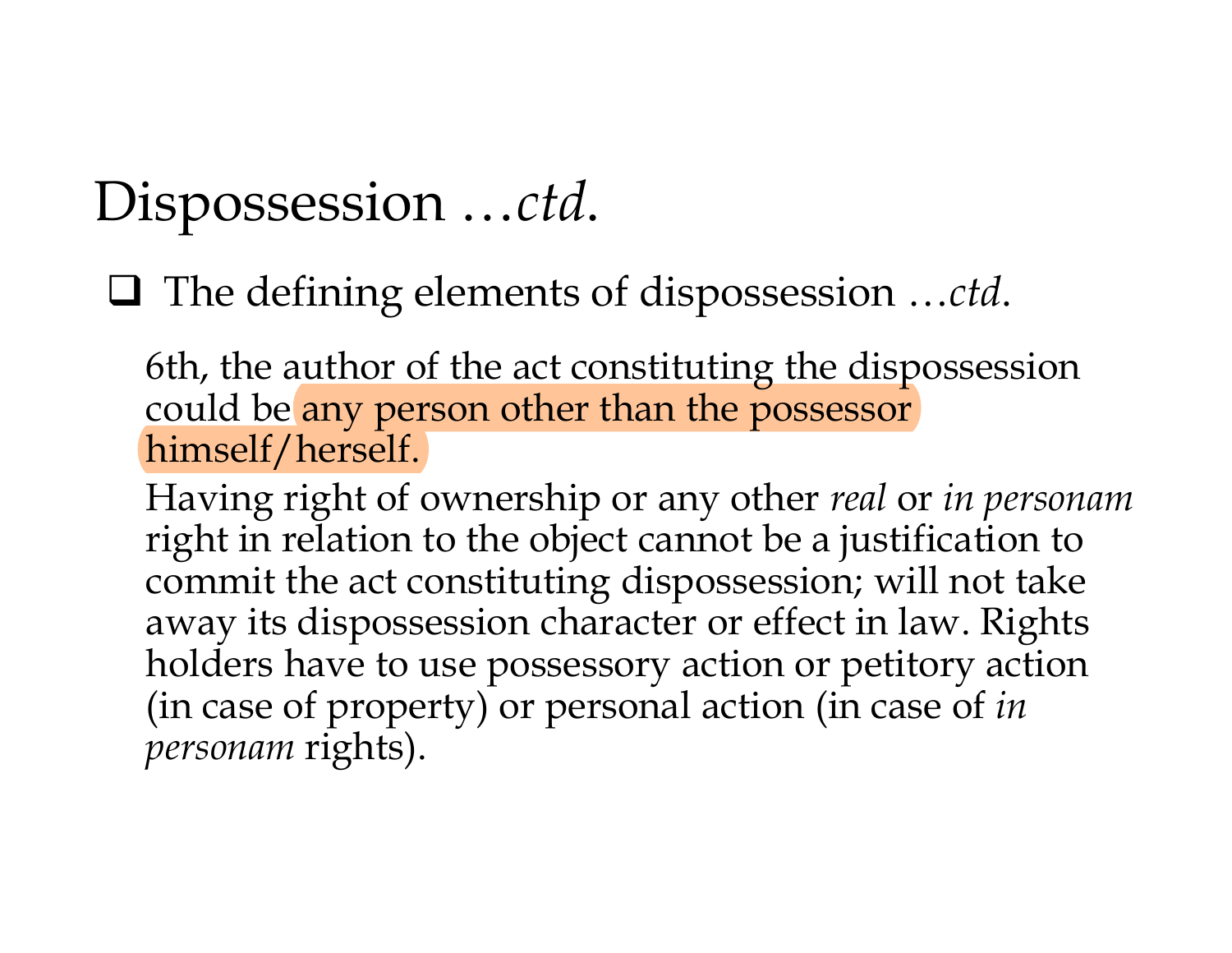$\Box$  The defining elements of dispossession ...ctd.

7th, the act that constitutes dispossession may be either usurpation or interference.

Usurpation: is an act of evicting or depriving a person of his possession - partly or wholly.

It involves an act of taking away a thing another person possesses without his consent by force or fraudulently.

Interference: this is not about snatching or taking away the thing under the possession of a person. Rather, it is about creating every sort of inconvenience or<br>interference on the possessor so that he will not<br>peacefully enjoy his possession or to cause him to lose<br>the *animus* or *corpus* or <u>both</u> with regard to his<br>po

Distinguish this from nuisance under Art 1125 which is about interference in the enjoyment of a right.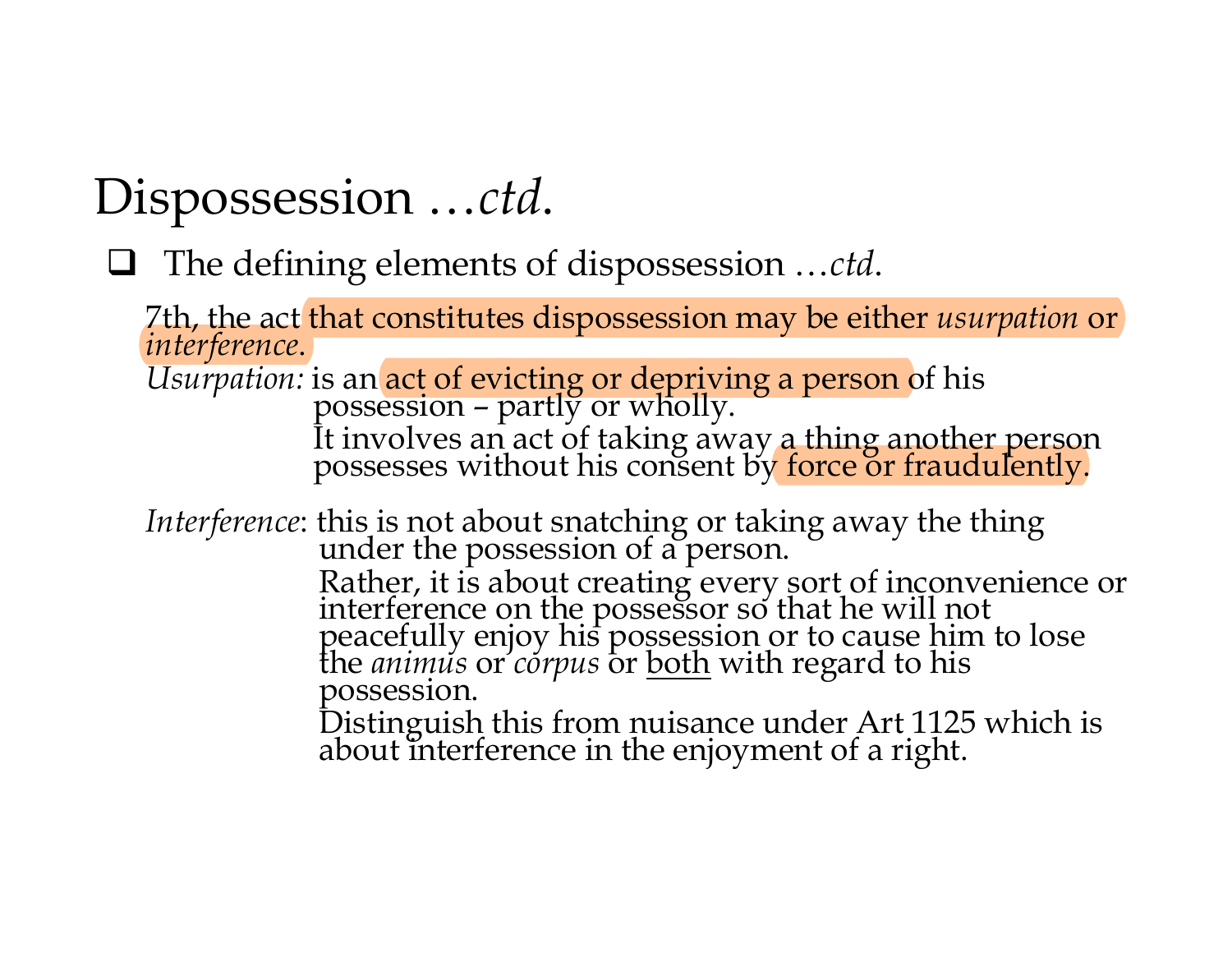# Remedies for Dispossession

- When dispossession occurs as defined above, the law provides a remedy. There are two alternative remedies. These are: medies for Dispossession<br>
When dispossession occurs as defined above, the law provides a<br>
emedy. There are two alternative remedies. These are:<br>  $\circ$  Use of force (self-help remedy) – Art 1148<br>  $\circ$  Possessory action (lega
	-
	- o Possessory action (legal action in court)
- 
- Remedies for Dispossession<br>
 When dispossession occurs as defined above<br>
remedy. There are two alternative remedies.<br>
 Use of force (self-help remedy) Art 1148<br>
 Possessory action (legal action in court)<br>
 Lee of for According to Art 1148 a person who is in an imminent or actual danger of dispossession can use force to repel the act of usurpation or interference.
	- The law permits the use of force to protect one's possession in so far as one has the physical ability to do so. But, there are conditions:
		- The use of force must be forthwith: while the act is being committed or when the usurper is running away;
		- $\checkmark$  Proportional use of force: only that amount of force that is necessary to repel<br>the act of dispossession must be used (Art 1148), No use of force in excess of<br>what is necessary under the circumstances. No revenge or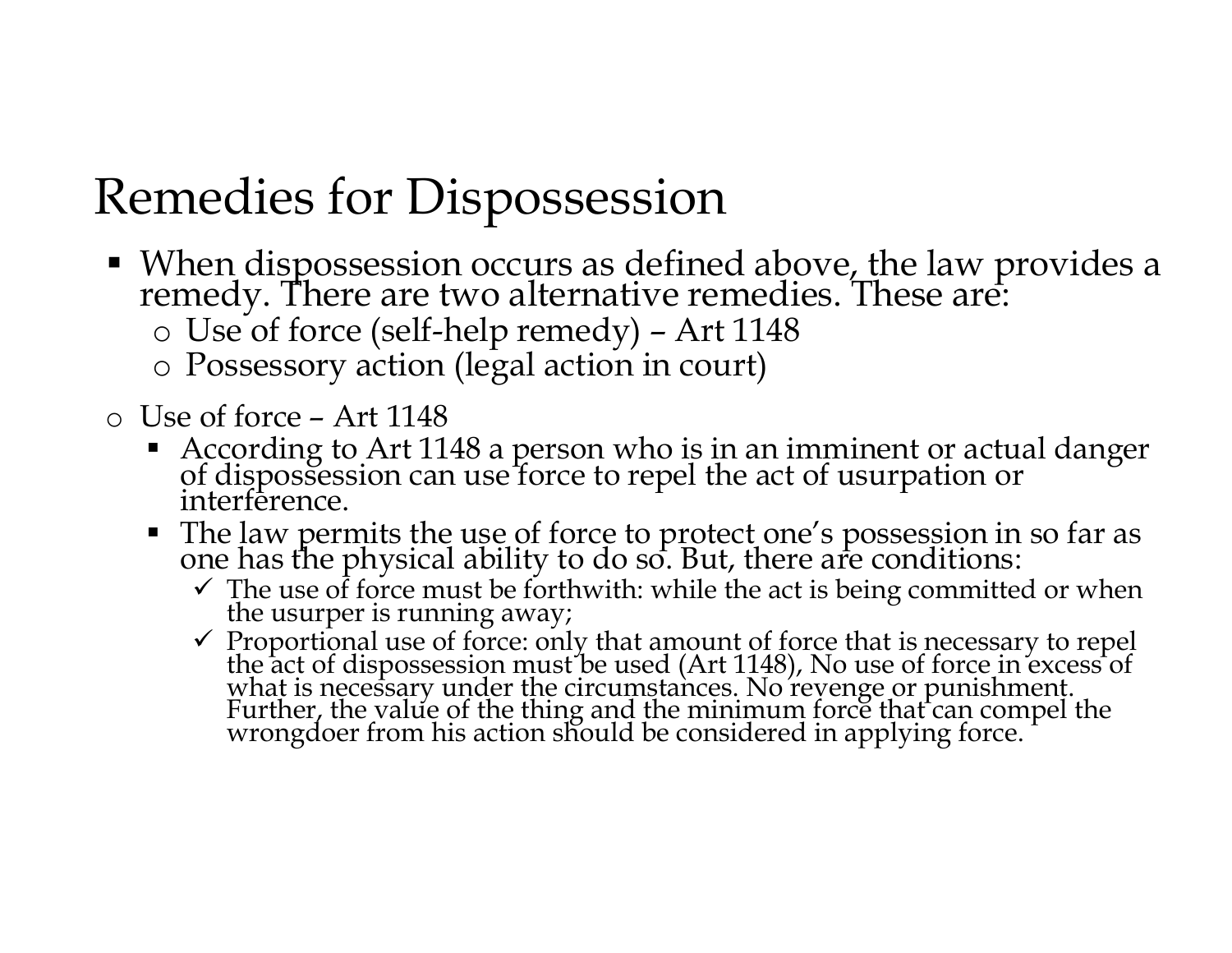#### Remedies for Dispossession …ctd.

- Remedies for Dispossession ...*ctd*.<br>  $\circ$  Possessory Action Art 1149<br> **Exercise 115 Action Art 1149**<br> **Exercise 115 Action**<br> **Exercise 115 Action**<br> **Exercise 115 Action**<br> **Exercise 120**<br> **Exercise 120**<br> **Exercise 120**  If one cannot or did not want to preserve his possession by force or if was not around to protect his possession by force, there is a second alternative to restore or ensure the integrity of his possession: Possessory Action edies for Dispossession ...ctd.<br>
ssessory Action - Art 1149<br>
If one cannot or did not want to preserve his<br>
possession by force or if was not around to protect his<br>
possession by force, there is a second alternative to<br>
re If one cannot or did not want to preserve his<br>possession by force or if was not around to protect his<br>possession by force, there is a second alternative to<br>restore or ensure the integrity of his possession:<br>Possessory Acti
	- In the possessory action:
		- threatened his possession.
		-